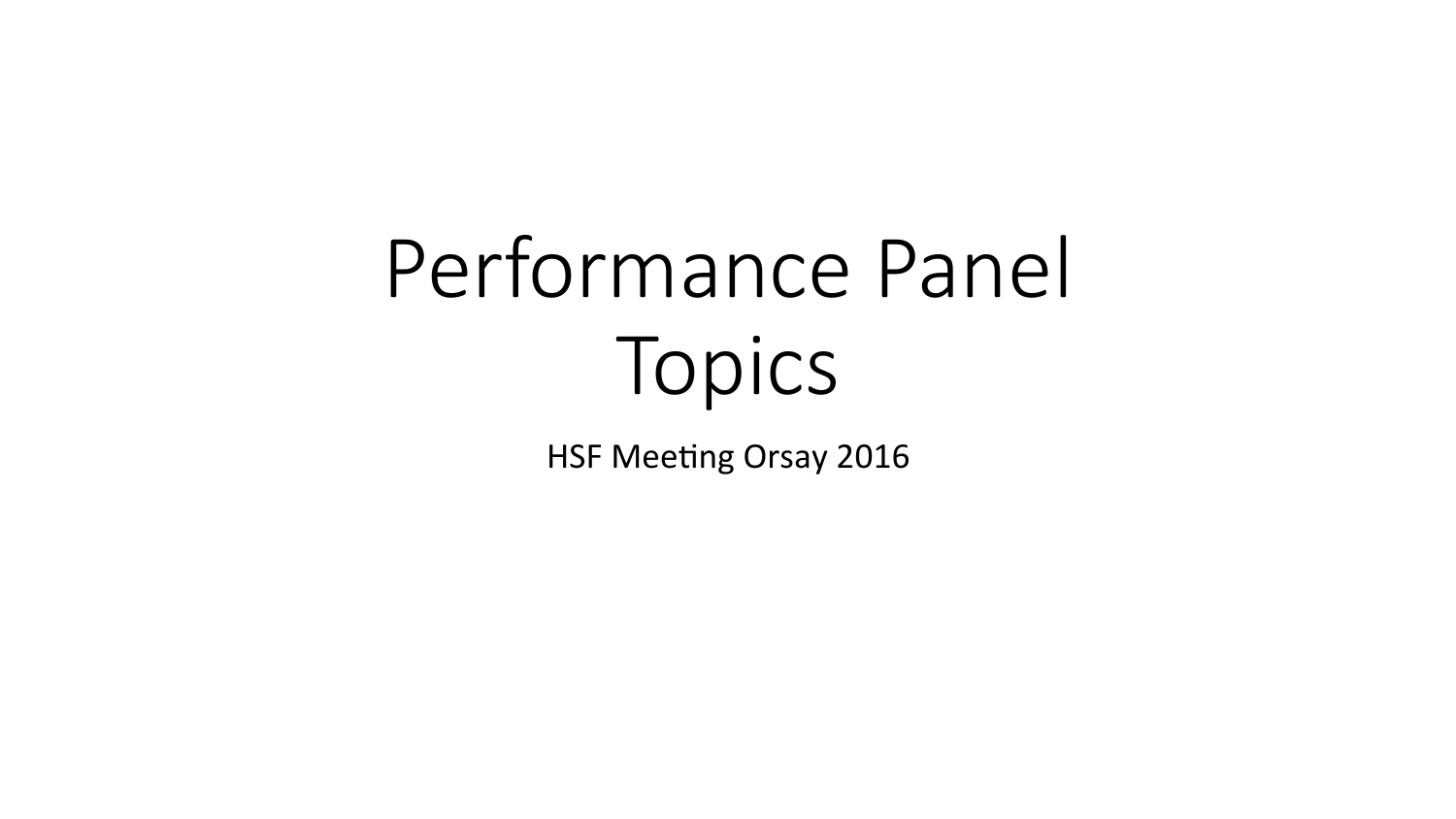### Panel

- The short talks by different experiments and communities covered
	- Current practice
	- Plans
	- Problems
- Discussion
	- What does performance mean for your experiment/community?
	- Different areas within experiments
		- Trigger/Physics/Sim/Analysis
	- What are the problems?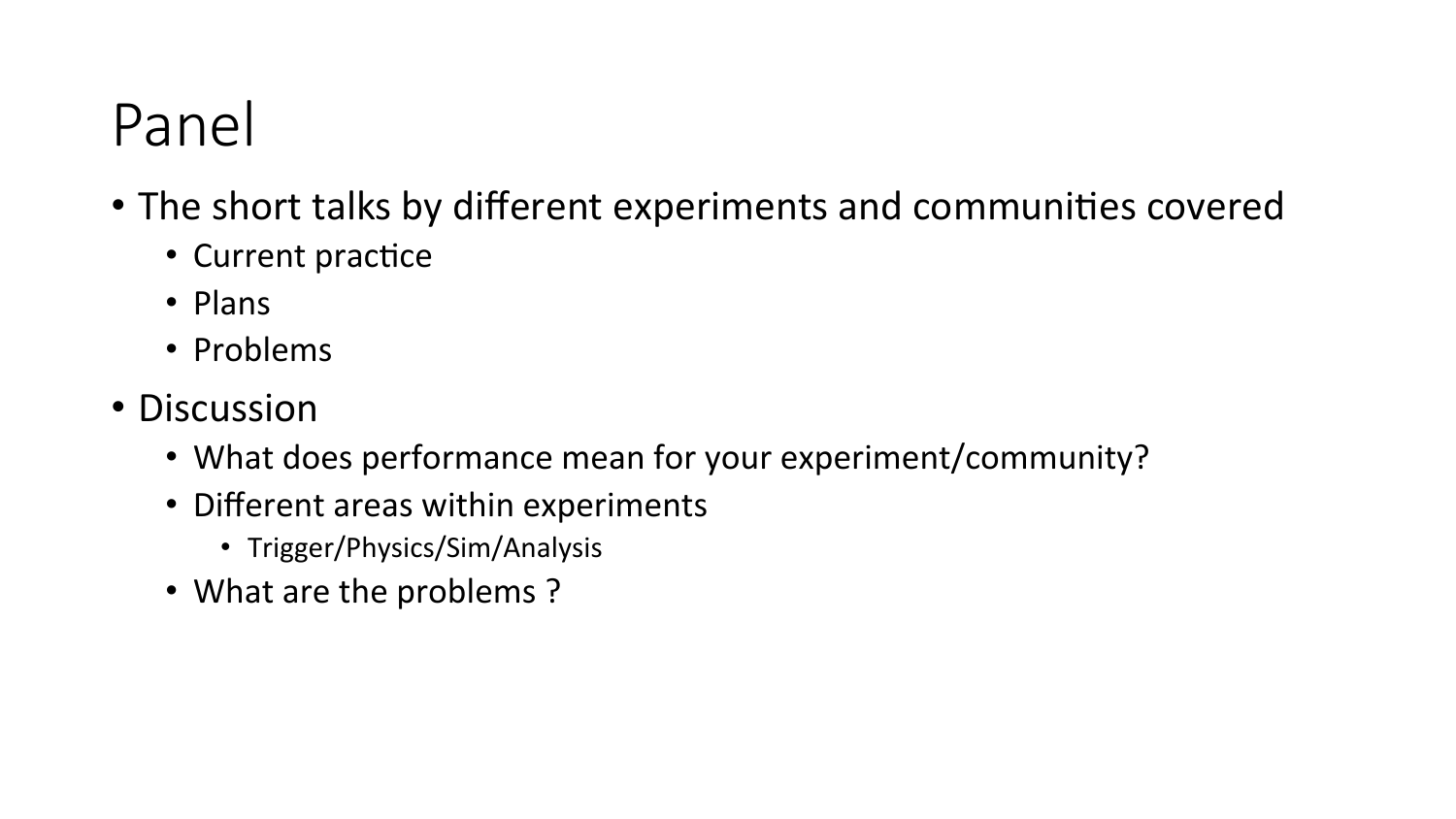### Do we understand the problem?

- Do we have the appropriate metric for performance/efficiency?
	- How does this metric links "physics products" to investments/effort
		- Y Reconstructed-Simulated-analyzed-events within a week for 1Euro?
- High Performance / High Throughput Computing
	- Do we sufficiently discriminate between the two?
- Different technologies/approaches
	- Benefits
	- Constraints
	- Opportunities
	- Sustainability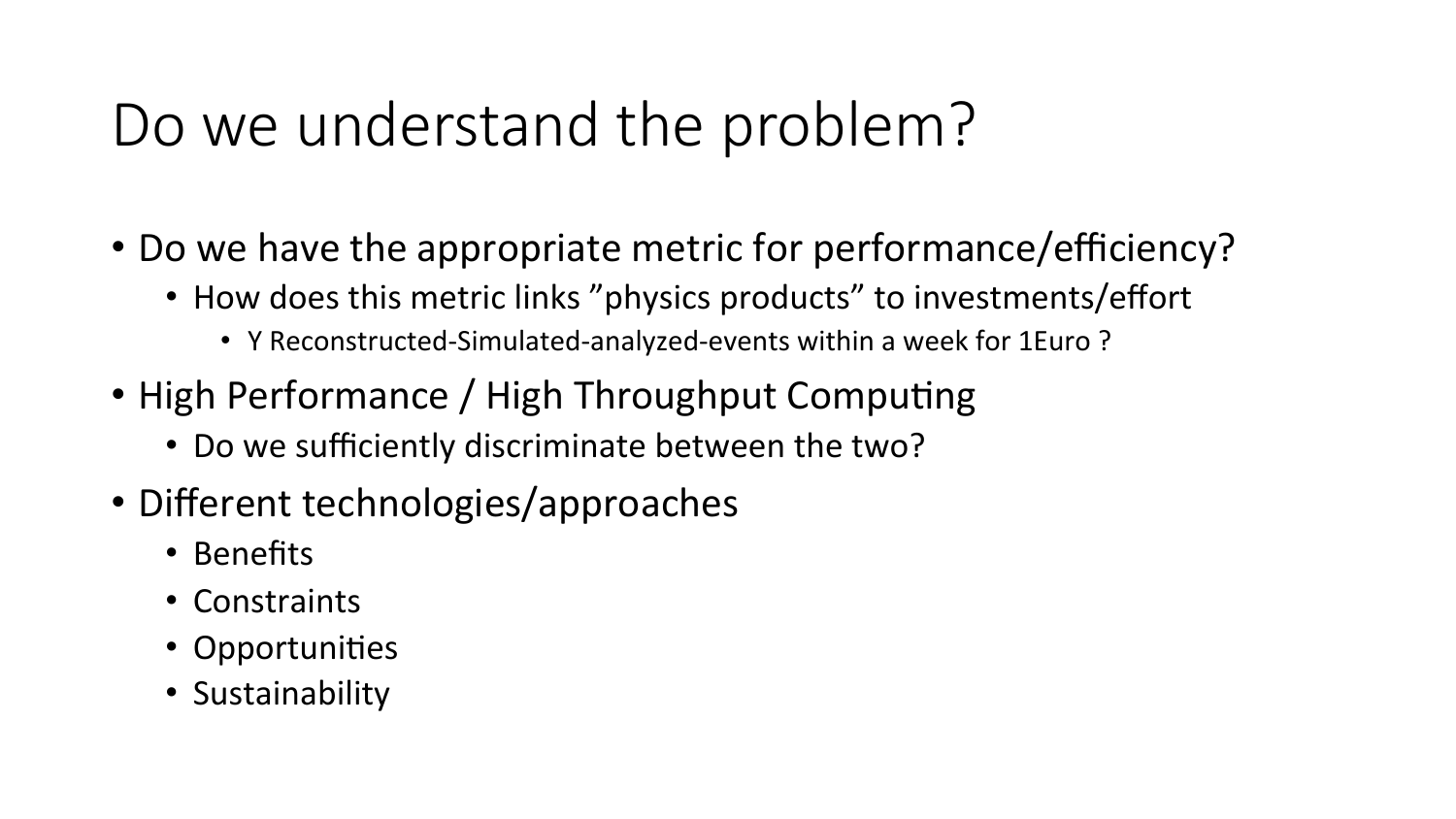### **Topics**

- How do other communities, labs approach performance?
	- Complexity, scale, problems
	- Inviting "other" people
- How to optimize on GPUs
	- what corresponds to hardware counters etc.?
	- could a Hackathon specific to this topic help?
	- For HPC people this should be old news, how do they handle this?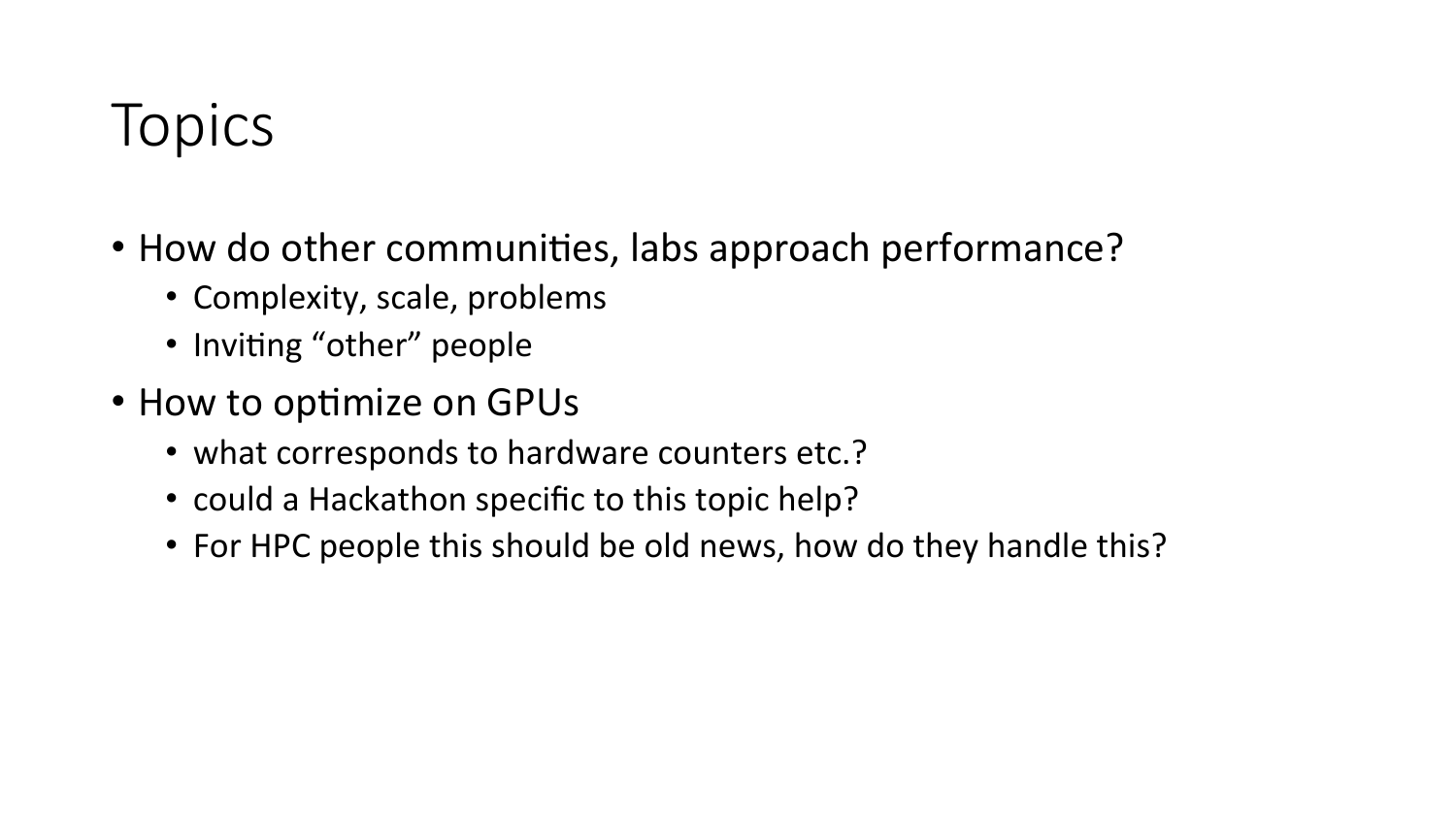### Architectures and Performance

- How to compare different architectures?
- Can we estimate Development effort vs Benefit vs Rate of Change for technologies?
	- FPGA reco has to be how much faster to be worth it?
- Traditional multi-core evolution (now, 5-10 years)
- Many core, can we deal with it?
- GPUs
- HPC
	- HPC = ManyCore + GPUs + low latency network + no external network ??
	- How to make best use of HPC resources ?
- Shift in Commodity Computing?
	- New main platforms based on mass produced devices ( Mobile phones etc.)?
	- Is this relevant for HEP?
- Low Power Computing?
	- Can the power question be absorbed by a cost model?
- Specialised Hardware?
	- FPGAs, new memory, etc.....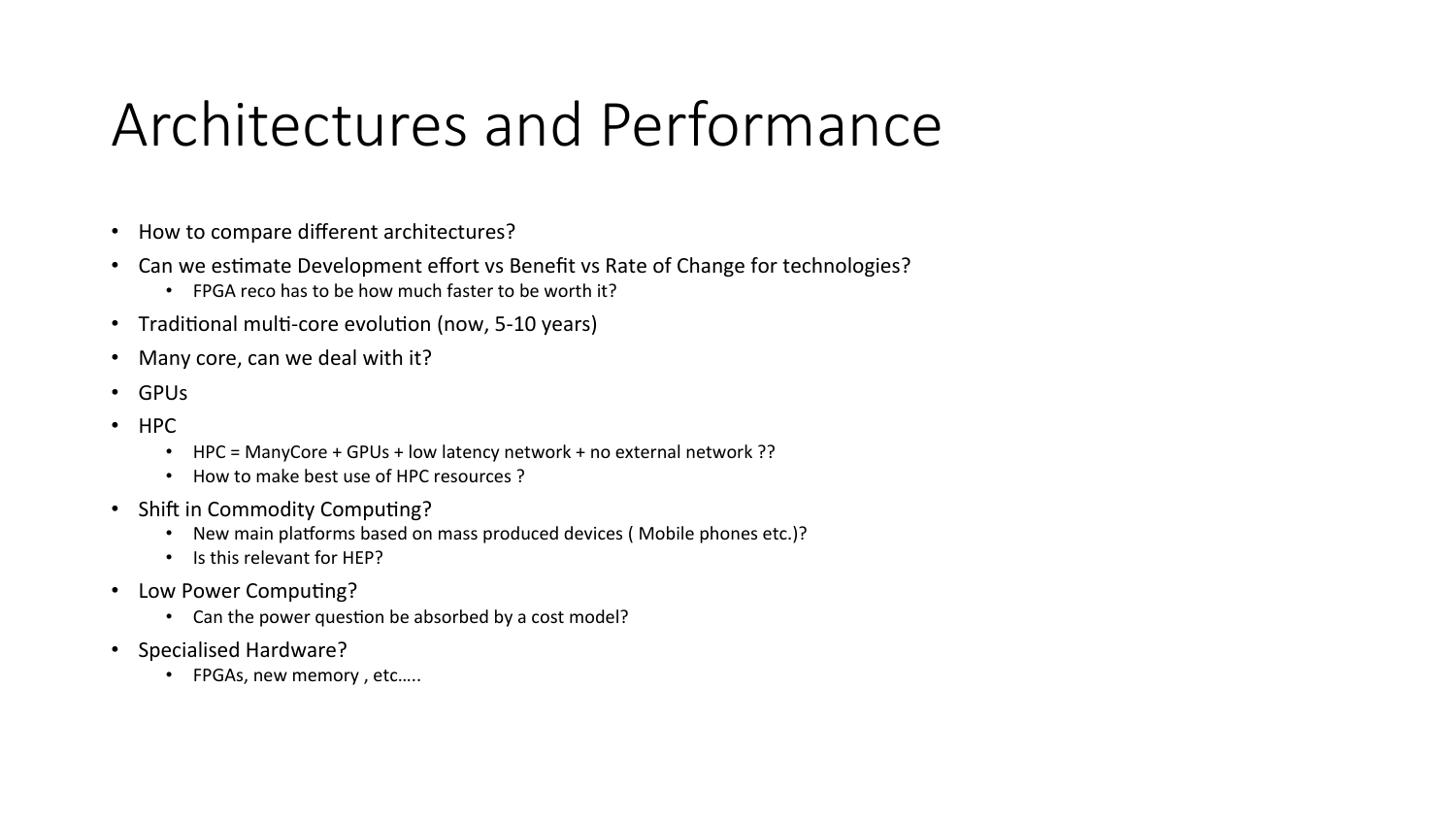### **Concurrency**

- Current understanding and plans
	- threading
	- vectorization
	- "MPI"
	- Affinity
	- IPC
	- HEP Frameworks?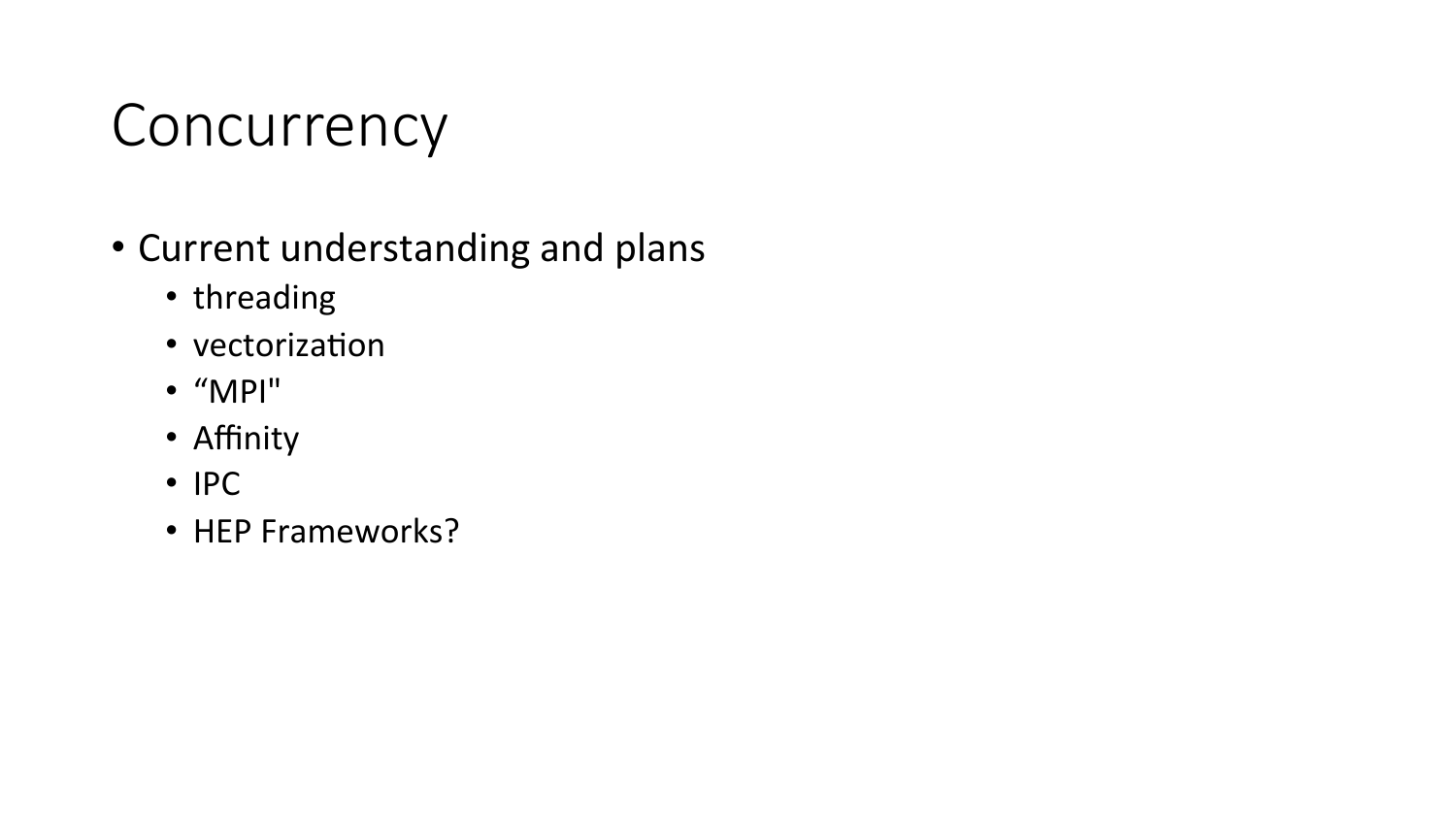# I/O

- Do we understand the cost of I/O?
	- Including serialisation/ de-serialisation
	- Impact of latency / bandwidth
- Concurrency
- "disks" (hierarchical persistent storage)
- Network
- Data model (impact on framework?)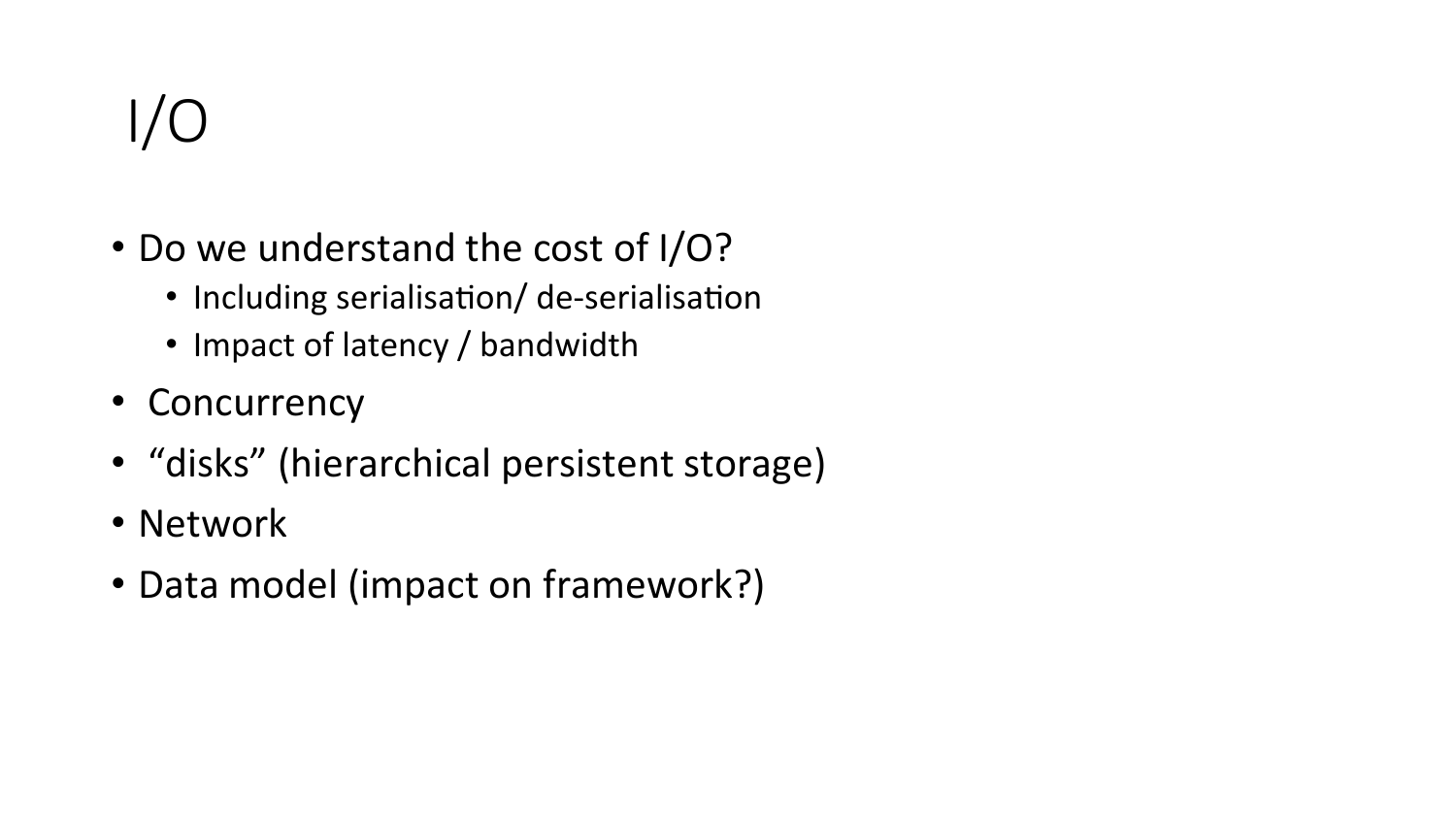### Frameworks and their role

- support for heterogeneous computing
- efficient concurrent "task" scheduling
- efficient "jobs" scheduling
- "external" software integration
- Data model (impact on I/O?)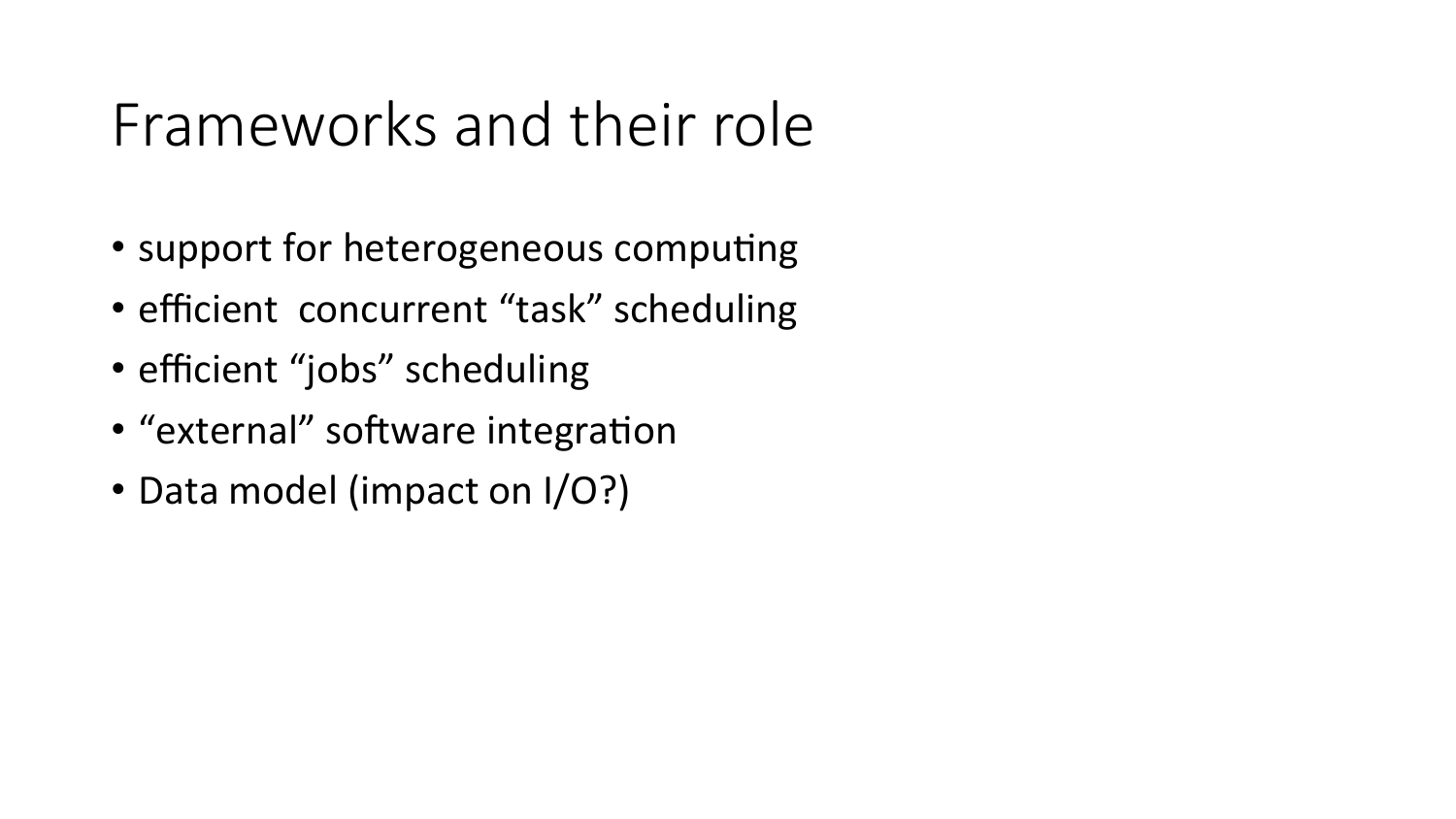### Workflows/Tasks

- Current workflows and the impact on performance
	- Demand on I/O (finale products only, intermediate products and logs)?
	- Demand on CPU/Mem?
	- Do we need to take success/fail rates into account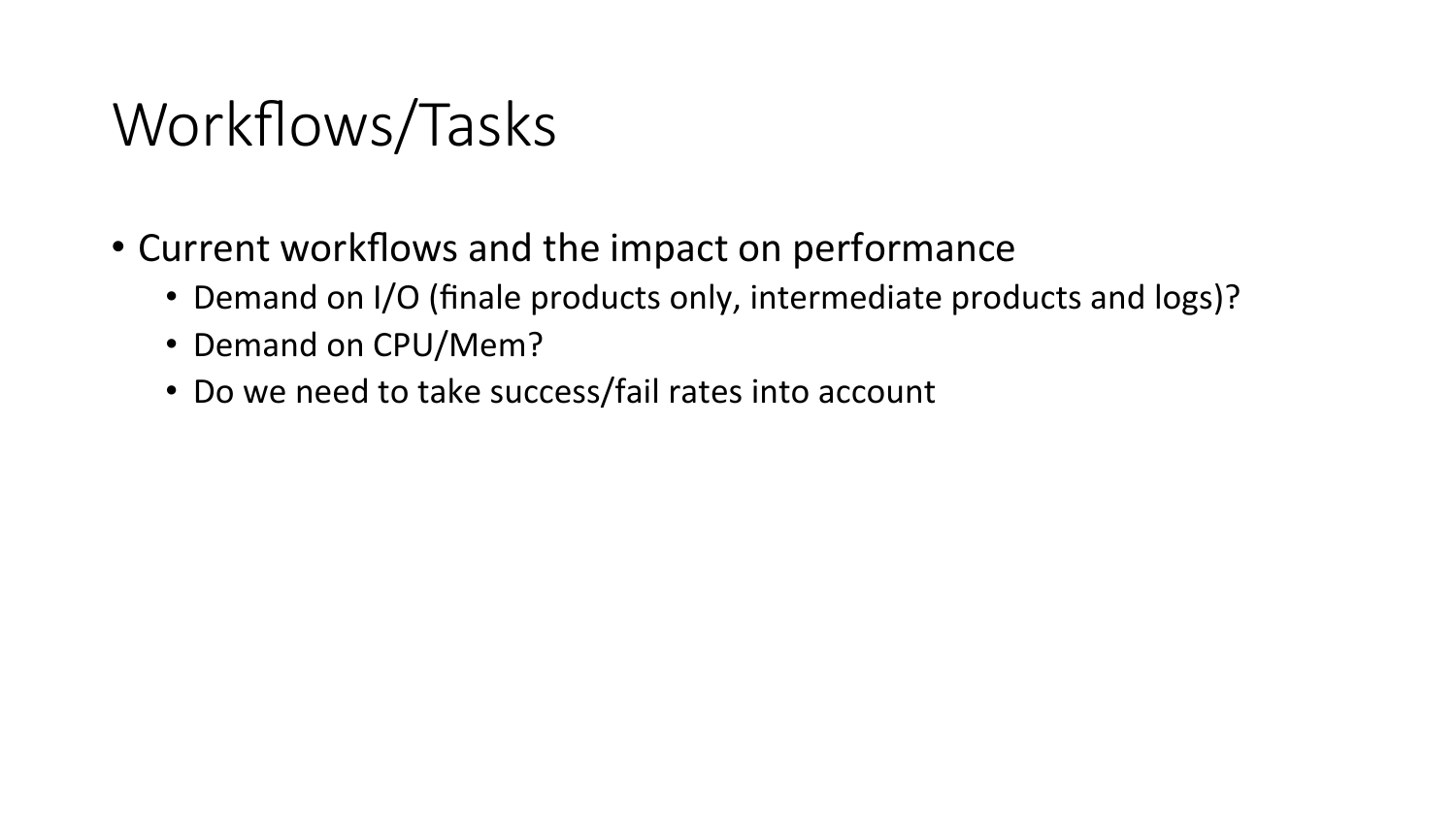## Tools/Process/Validation

- Tools
	- Existing/Gaps
- Instrumentation
	- At what level, how much?
	- How to handle the data?
- Metrics?
- Process
	- Revolution vs Evolution
	- Adopt, Adapt, Reinvent
	- Task-forces, tiger-teams, daily-work
	- Identify the "Source of all evils"
- Validation:
	- reproducibility among heterogeneous platforms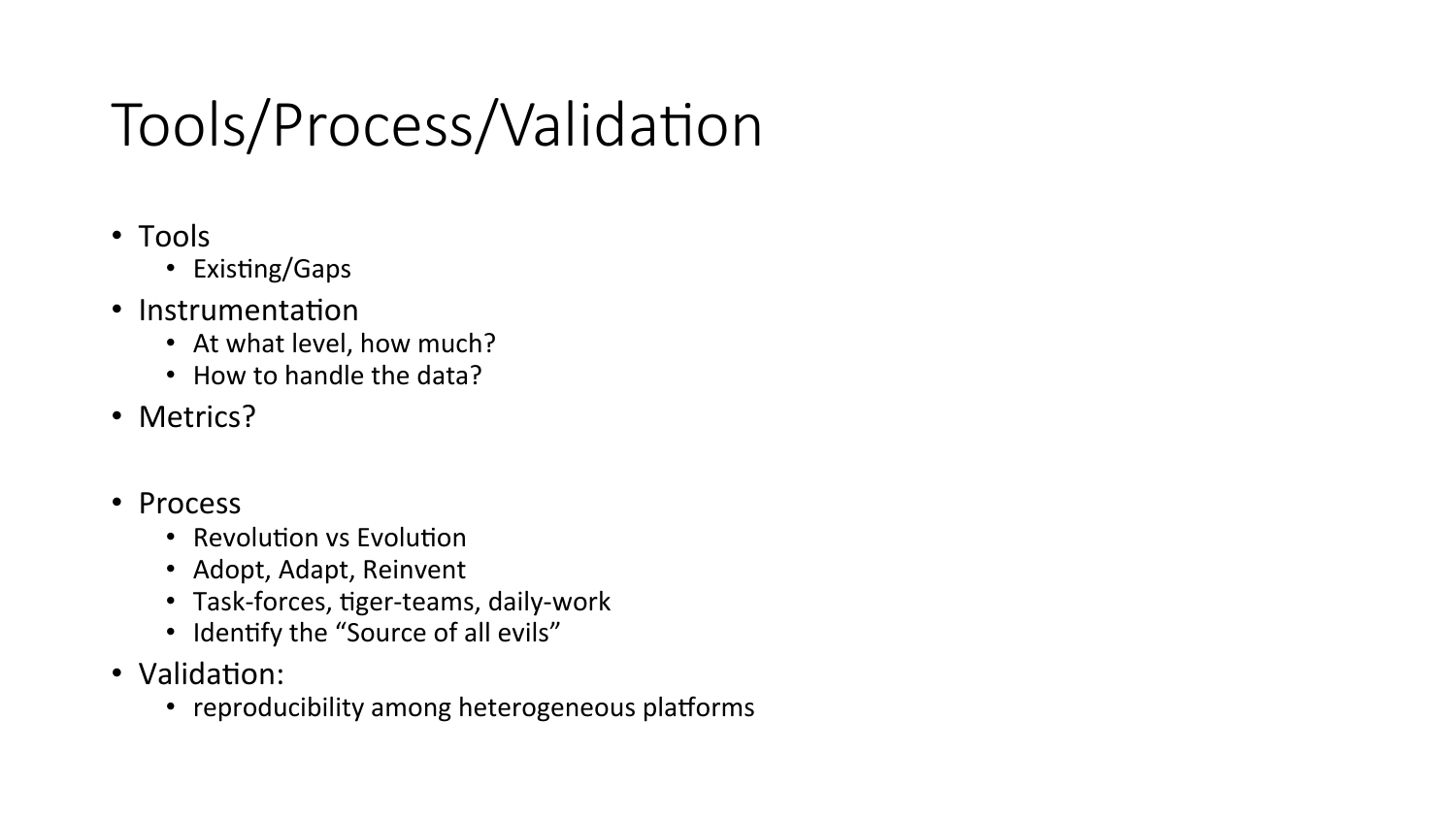### Support for development and benchmarking

- Access to advanced hardware
- Software installation and support
- Standard "candles"
	- Reference workloads that cover relevant behaviour of our jobs